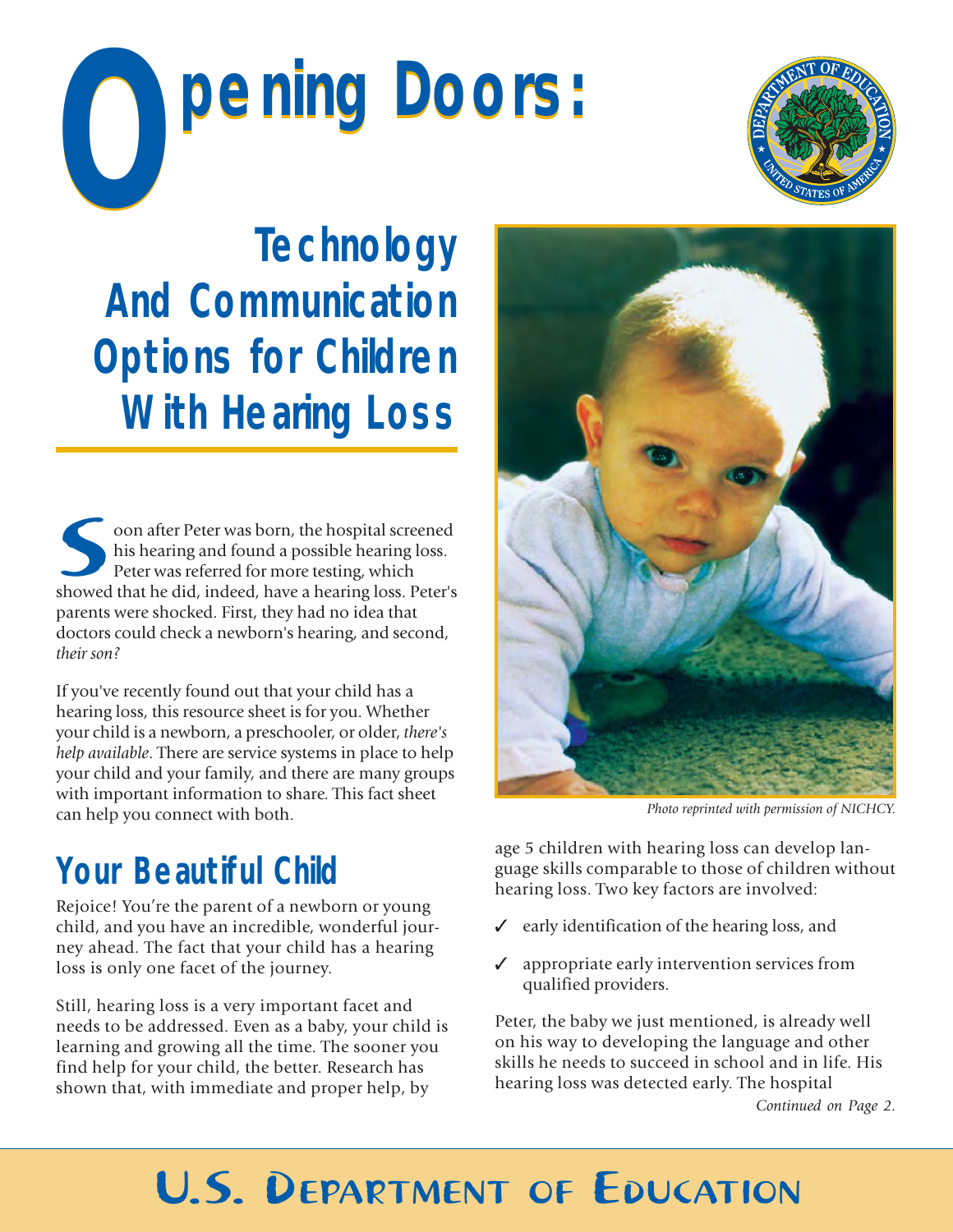

*Photo reprinted with permission of NICHCY.*

#### *Continued from Page 1.*

connected his family with nearby early intervention services, and Peter received services immediately. His family learned about hearing loss and about communicating with their adorable newborn. They are exploring all sorts of options for helping Peter to take advantage of the hearing he *does* have (called *residual hearing*) and to communicate visually. And Peter—he's wide open to the world and learning, learning, learning all of the time.

### **Windows of Opportunity**

One of the most amazing things your child will learn in his or her lifetime is language words, meanings, and their use for communicating with others. The early years are a critical time for learning language. Getting help for your child as early as possible maximizes his or her window of opportunity to learn language. Research has shown that children who begin receiving appropriate help before 6 months of age are more likely to learn language at a pace comparable to that of children whose hearing is normal.**<sup>1</sup>** So take advantage of the service systems that exist to help your child and you.

### **Quick Facts**

- Each year 24,000 children are born with hearing loss in the United States.
- The great majority of these children are born to parents who have normal hearing.
- Many states now require that hospitals screen babies at birth for possible hearing loss. This screening is painless, and it only takes a few minutes.

*Continued on Page 3.*

*Opening Doors: Technology and Communication Options for Children With Hearing Loss* was produced for the U.S. Department of Education under Cooperative Agreement #H326N980002 between the Academy for Educational Development and the Department's Office of Special Education and Rehabilitative Services (OSERS). The views expressed herein do not necessarily represent the positions or policies of the U.S. Department of Education. No official endorsement by the U.S. Department of Education of any product, commodity, service, or enterprise mentioned in this publication is intended or should be inferred.

**U.S. Department of Education** Margaret Spellings *Secretary*

**Office of Special Education and Rehabilitative Services** John H. Hager *Assistant Secretary*

**Office of Special Education Programs** Patty Guard *Acting Director*

Additional copies of this publication are available from:

ED Pubs P.O. Box 1398 Jessup, MD 20794-1398; 1-877-4ED-PUBS (433-7827); 1-877-576-7734 (TTY/TDD); 301-470-1244 (fax); edpubs@inet.ed.gov; www.edpubs.org.



This publication is available upon request in alternate formats such as Braille, large print, or computer diskette. For more information, contact the Department's Alternate Format Center at 202-260-9895.

This report is also available on the Department of Education's Web site at: www.ed.gov/about/offices/list/osers/reports.html.

**<sup>1</sup>** Joint Committee on Infant Hearing. "Year 2000 position statement: Principles and guidelines for early hearing detection and intervention programs," *Audiology Today*, Special Issue, Reston, Va.: American Academy of Audiology, August 2000. (Accessed on May 10, 2003 at www.audiology.org/professional/positions/jcih-early.pdf.)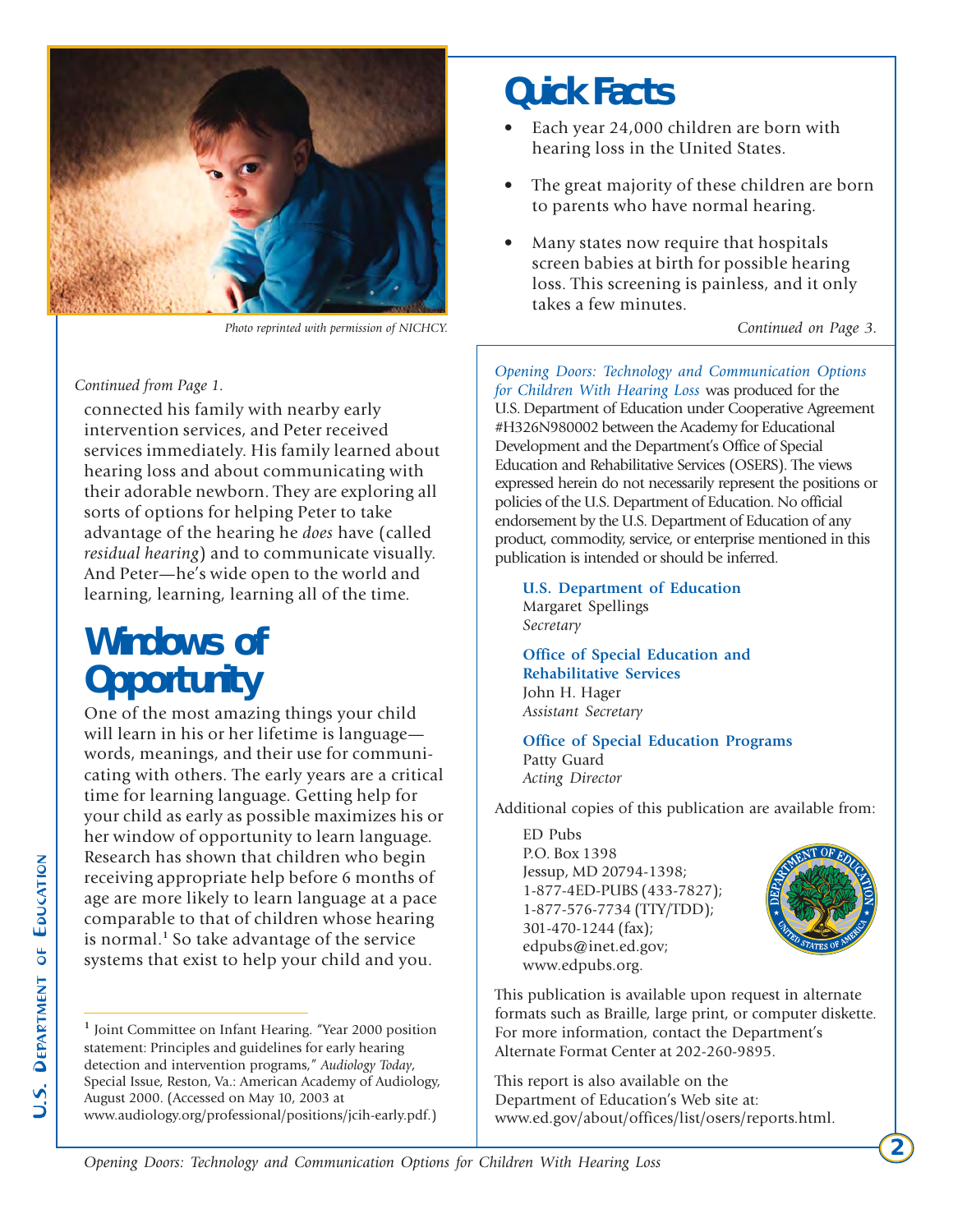*Continued from Page 2.*

- Not all hearing loss is present at birth. Causes of hearing loss later in childhood include genetic factors, illness, and trauma.
- The degree of hearing loss can vary from mild to profound, including deafness. There also are different kinds of hearing loss: *conductive* (caused by diseases or obstructions in the outer or middle ear); *sensorineural* (where the delicate sensory hair cells of the inner ear are damaged); *mixed* (a combination of the two); and *central* (resulting from damage to the nerves of the central nervous system).
- Many services are available to help children who have hearing loss, including deafness. For eligible infants and toddlers (birth through age 2), there's *early intervention*. For eligible children from 3 to 18 (and in some states through 21), there are *special education and related services*. These services can be very important to your child and your family. Use this fact sheet to learn more about, and connect with, these systems.

### **First Reactions**

When parents find out that their beautiful child has a hearing loss, many may feel shocked, sad, and uncertain about what to do. As the shock fades, though, they usually begin a search for information. *Information is one of your most powerful tools!* It's very important to find out as much as you can about your child's hearing loss and what options and resources are available. If the information is hard to understand, there are specialists available who can help you.

Fortunately, there are many helpful resources. Four invaluable ones are listed in the box at the right, and following is more information about the first two assistance options state services such as early intervention and groups specializing in hearing loss and deafness.

**3**

### **Early Intervention**

The importance of early intervention has been mentioned several times already, but you may be wondering, "What *is* early intervention?"

"Early intervention" means getting started as early as possible to address the individual needs of a child with disabilities. This is done to enhance the infant or toddler's development, to minimize the potential for developmental delay, and to enhance the family's capacity to meet the child's needs. Early intervention is a *system of services* established by the states through grants from the federal government to help eligible children from birth until their third birthday.

If your child was born with a hearing loss or has developed one before turning 3, you may want to get in touch with personnel in the early intervention system in your area. The hospital staff may have already connected you with these services. If not, you may wish to ask *Continued on Page 4.*

### **Where Do I Turn?**

Four valuable service systems available to you and your family are:

- ❒ *state services* such as early intervention (for eligible children up to the third birthday) and special education and related services (for eligible preschoolers and school-aged children);
- ❒ *organizations specializing in hearing loss and deafness* that provide information and support;
- ❒ *resource and information centers* that can offer information about national and state resources and education rights; and
- ❒ *parent groups,* in which you can talk with other parents who also have children with hearing impairments or deafness.

The National Dissemination Center for Children with Disabilities (NICHCY) can help you connect with any of these systems. Contact NICHCY at: NICHCY, P.O. Box 1492, Washington, DC 20013. Phone: 1-800-695-0285 (V/TTY). E-mail: nichcy@aed.org. Web site: www.nichcy.org.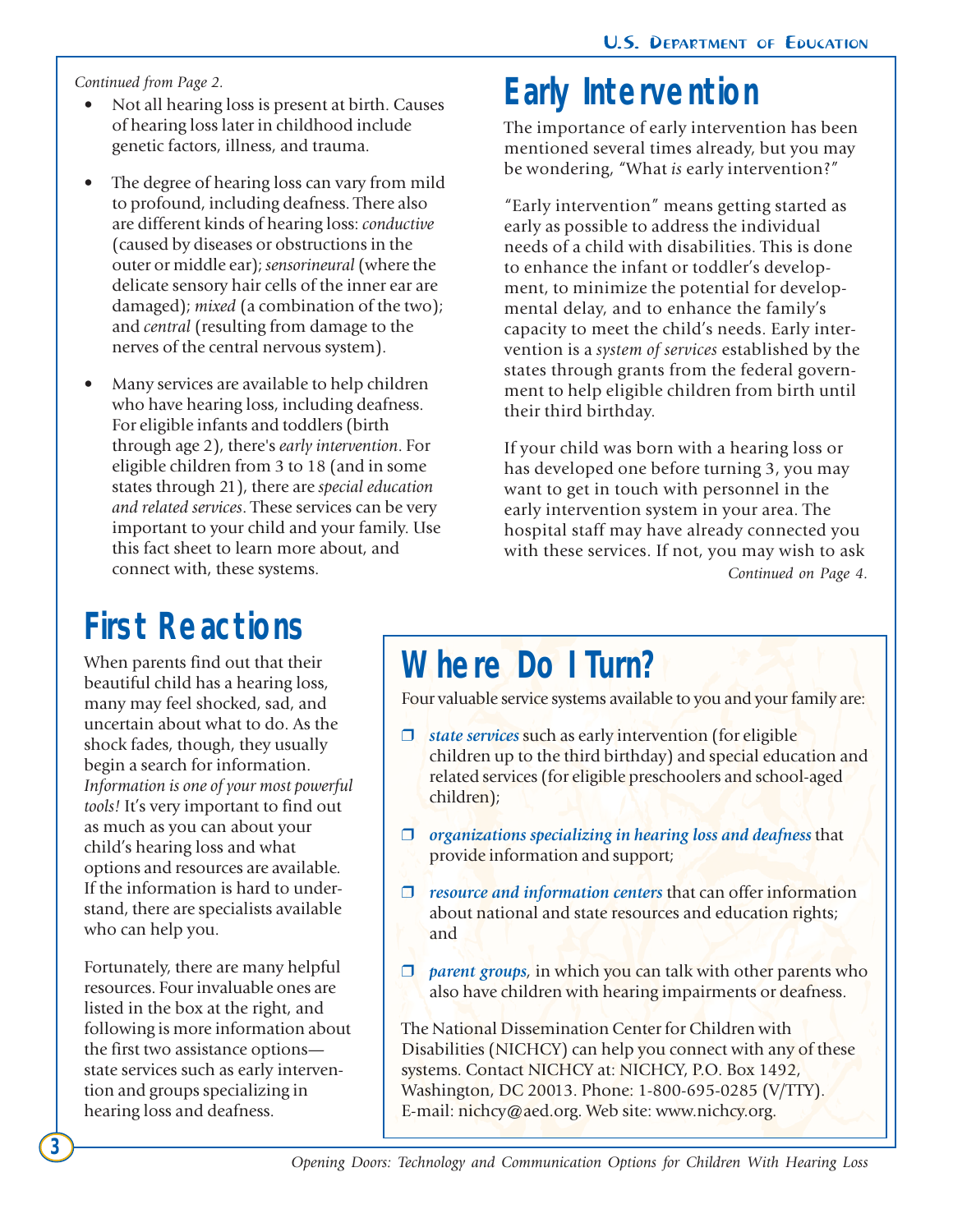

*Photo reprinted with permission of Cochlear Americas.*

#### *Continued from Page 3.*

your child's doctor or call your state's Parent Training and Information (PTI) center. They're sure to have this information.

Wondering where your PTI is located? NICHCY can provide you with the number for the PTI that serves your area and put you in touch with the early intervention system in your state. Give NICHCY a call at 1-800-695-0285.

Early intervention may be of help to your child and your family in many ways, including learning to communicate with each other. Under the federal early intervention program in your state, if your child is eligible, you'll be assigned a *service coordinator* to help you understand the intervention system and make sure that your child gets the services to which he or she is entitled. *Note:* Under the law, parents have the right to be part of the team that identifies the early intervention services their child needs.

### **Groups Specializing In Hearing Loss and Deafness**

You'll be positively amazed at the number of groups in the United States that focus on deafness and hearing loss. Their information, advice, and perspectives can be a great help to you and your child over the coming years. We've listed many such groups on Pages 7 and 8 to get you started.

### **Breaking the Sound Barrier**

The discovery of your child's hearing loss brings with it a lot of decisions to be made. One issue that is likely to come up is *technology* and how it can help children with hearing loss. You'll learn about two technologies in particular hearing aids and cochlear implants. Both can give children access to spoken language and the other sounds around them. Let's take a look at these two technologies.

#### **Hearing Aids**

Hearing aids make sound louder in the ranges needed, which are dictated by the individual's hearing loss. They operate on very small batteries, collect sounds, make them louder, and then transfer them to the ear canal.

When a child has a hearing loss, many healthcare providers believe that it's important to fit the child with hearing aids as early as possible. Why? Because children begin identifying sounds and learning language in their very first months of life. Hearing aids can give many children the opportunity to hear and learn language like children with normal hearing. Even babies 1 month old can wear hearing aids.

Each hearing aid is selected for, and fitted to, a child's individual hearing loss. That's because not all hearing losses are the same. One child may not be able to hear certain pitches or tones of sound, while another child may not be able to hear others. A professional trained in hearing loss (called an *audiologist*) will use tests to determine how much to amplify sound for each child. The tests don't hurt. They are used because very young children can't reliably tell us when sound is too loud, too soft, or unclear.

*Continued on Page 5.*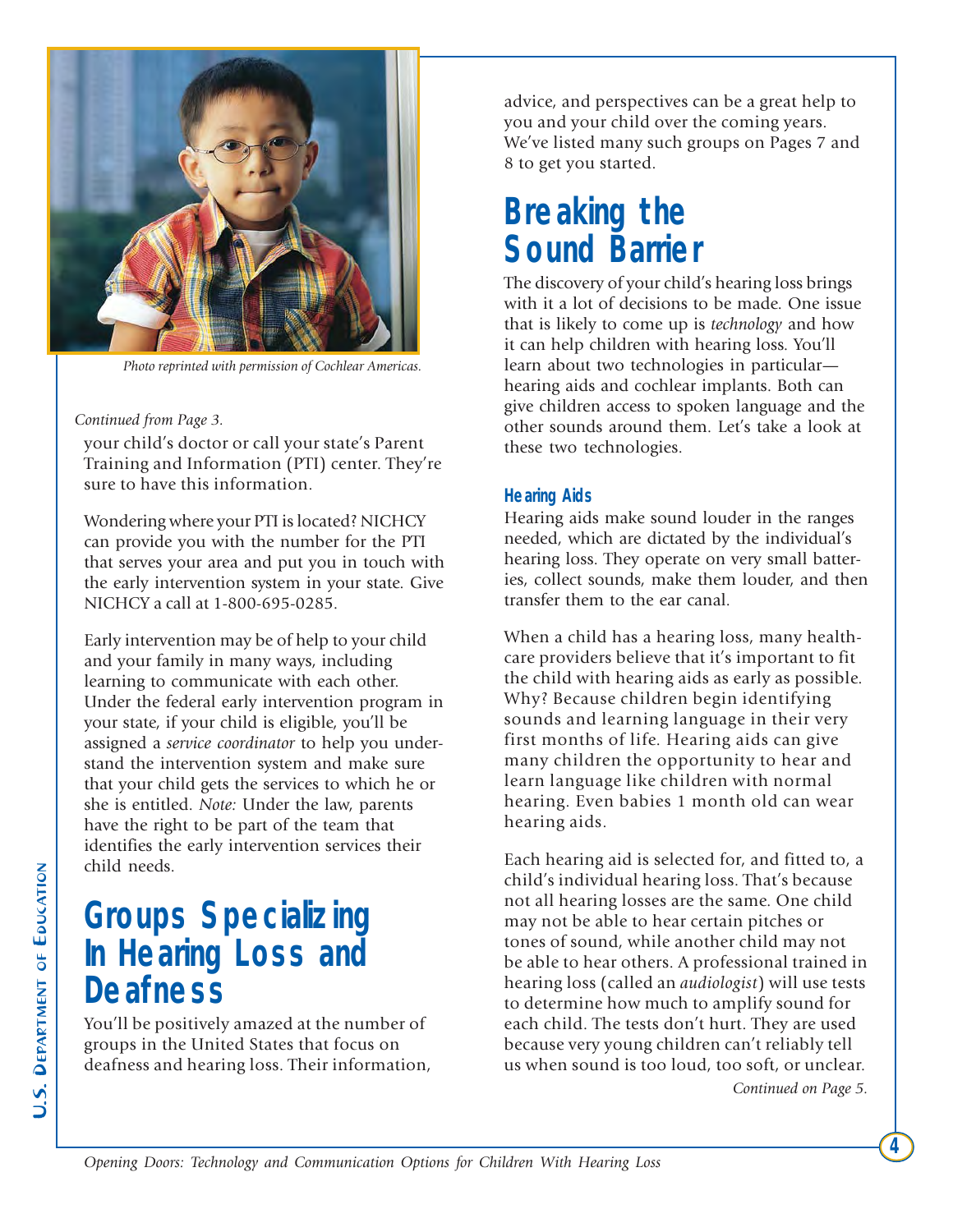#### *Continued from Page 4.*

Once a child is fitted with hearing aids, it's very helpful for parents to work with the child's hearing health-care team and other professionals to identify the services the child will need to help him or her develop speech, language, hearing, and communication skills. For children under the age of 3, these services may be available through the early intervention system. When eligible children with disabilities are 3 and older, the public education system takes over and makes special education and related services available. (Contact NICHCY for information about accessing these systems of services. See contact information on Page 3.)

This is just the briefest overview of hearing aids. They're complex devices, and there are many features to consider. Visit the Web sites we've listed on Pages 7 and 8 to learn more.

#### **Cochlear Implants**

If a child has not benefited from hearing aids after wearing them for several months, he or she may be a candidate for a *cochlear implant*. This is a device that is surgically placed in the ear. Unlike hearing aids, a cochlear implant does not make sound louder. It bypasses the damaged parts of the ear and sends an electronic signal directly along the auditory nerve to the brain.

A child using a cochlear implant will need help developing language, just as children using hearing aids do. He or she will need to be trained to interpret and use the sounds that are perceived via the implant. With this training, a child who is an appropriate candidate and who receives a cochlear implant early will likely learn spoken language at a level close to that of children who have normal hearing.

Cochlear implants are approved by the Food and Drug Administration for appropriate children 12 months of age or older. What makes a child a good candidate for a cochlear implant? The following factors are usually considered:

- *The severity of the hearing loss.* For children aged 12 months to 2 years, the hearing loss should be sensorineural and profound. (Sensorineural hearing losses involve damage to the delicate sensory hair cells of the inner ear.) For children over 25 months, hearing loss should be sensorineural and severe to profound.
- *The level of benefit from hearing aids.* When a child has received little or no benefit from wearing hearing aids, the possibility of a cochlear implant may be discussed.
- *The level of the family's motivation about the child receiving a cochlear implant.* For cochlear implants to be successful, family members need to be fully committed to making sure that the child receives follow-up services.

These follow-up services may include speech, audiology, and other services, which are intended to help the child learn to listen with a cochlear implant. These services are provided by qualified individuals and may be available under various programs, including early intervention services or special education and related services. Parents play a part in identifying the services and seeing that their child receives them. The child and his or her family should be prepared to actively pursue a program of learning to listen with the cochlear implant.

*Continued on Page 6.*

*Photo reprinted with permission of Oticon.*



*Opening Doors: Technology and Communication Options for Children With Hearing Loss*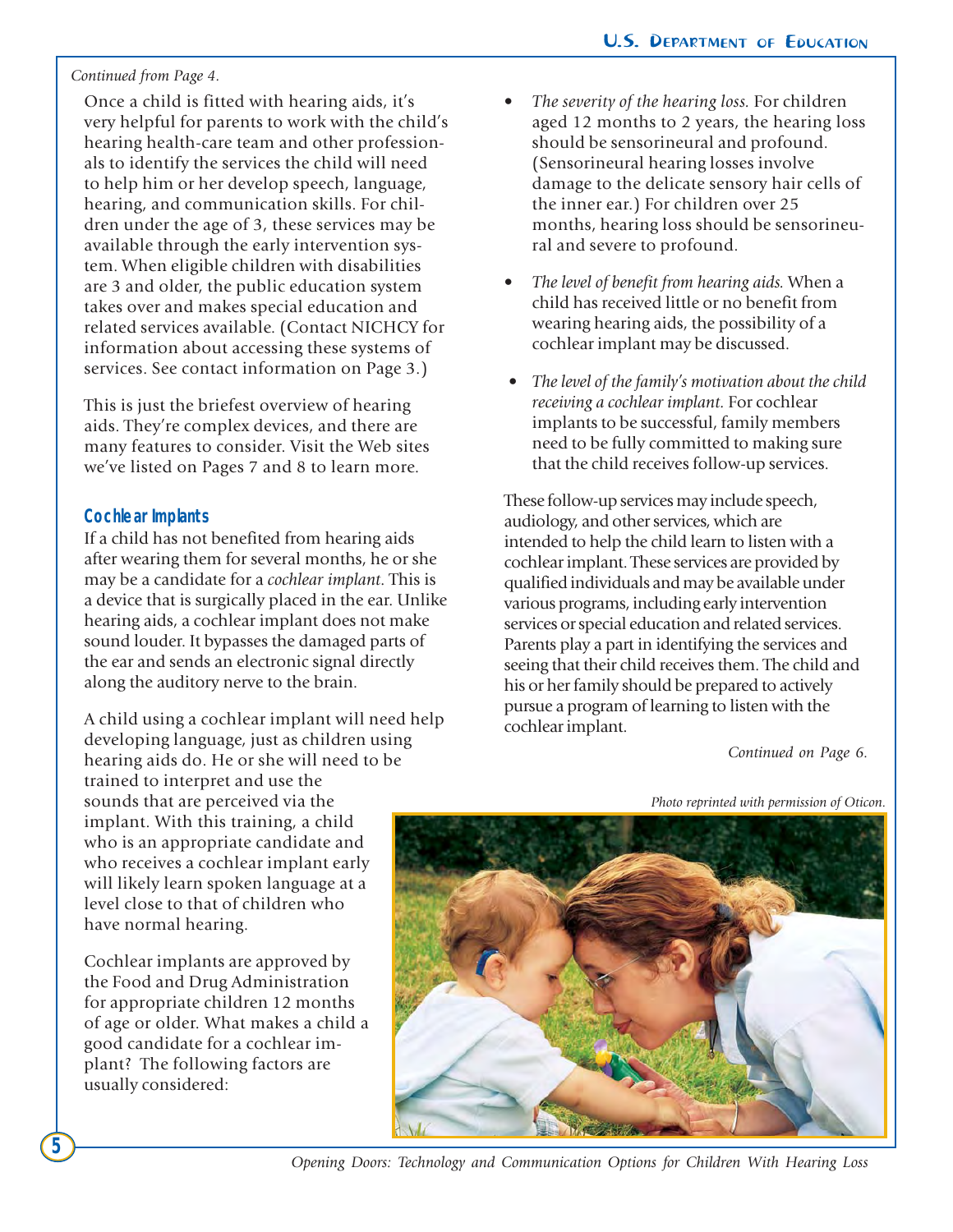#### *Continued from Page 5.*

Detailed information about this technology and what families can expect is available at the Web sites and in the publications listed on Pages 7 and 8.

### **Exploring Communication Options**

Communication is at the heart and soul of our lives. Children with hearing loss may build their communication skills using one or more of the communication options described in this section. To help you get started learning more about these, let's take a look at each one.

#### **Cued Speech**

In this system, children learn to both "see" and "hear" spoken language. They focus on the movements that the mouth makes when we talk. This is combined with: (a) eight hand shapes (called *cues*) indicating groups of consonants, and (b) four positions around the face, indicating vowel sounds. Some sounds look alike on the lips—such as "b" and "p"—and others can't be seen on the lips—such as "k." The hand cues help the child tell what sounds are being voiced.

#### **Sign Language**

There are two basic types of sign language: (a) SEE, which stands for Signed Exact English,

#### **Auditory-Oral**

This approach encourages children to make use of the hearing they have (called *residual hearing*) using hearing aids or cochlear implants. Speechreading, sometimes called lipreading, is used to supplement what's detected through residual hearing. In this approach, children learn to listen and speak but do not learn sign language (described below).



*Photo reprinted with permission of Cochlear Americas.*

and (b) ASL, or American Sign Language. SEE is an artificial language that follows the grammatical structure of English. ASL is a language that follows its own grammatical rules. It is often taught as the child's *first* language. English may then be taught as a second language.

#### **Total Communication**

In this communication system, methods are

**6**

combined. Children learn a form of sign communication. They also use finger spelling, speechreading, speaking, and either hearing aids or cochlear implants.

Confused? Overwhelmed? Wondering how in the world you're supposed to decide which approach to use with your child? Well, that's normal! There's a lot to know about each of these methods. To learn more, take a look at the publications and Web sites we've listed on Pages 7 and 8. Read, ponder, and talk with other parents, your child's audiologist, and other hearing health-care and education professionals.

#### **Auditory-Verbal**

A key element of this approach is teaching children to make effective use of their residual hearing—either via hearing aids or a cochlear implant. Therapists work one-on-one with the child to teach him or her to rely only on listening skills. Because parent involvement is an important part of the auditory-verbal approach, therapists also partner with parents and caregivers to provide them with the skills they need to help the child become an auditory communicator. In this approach, neither speechreading nor the use of sign language is taught.

*Opening Doors: Technology and Communication Options for Children With Hearing Loss*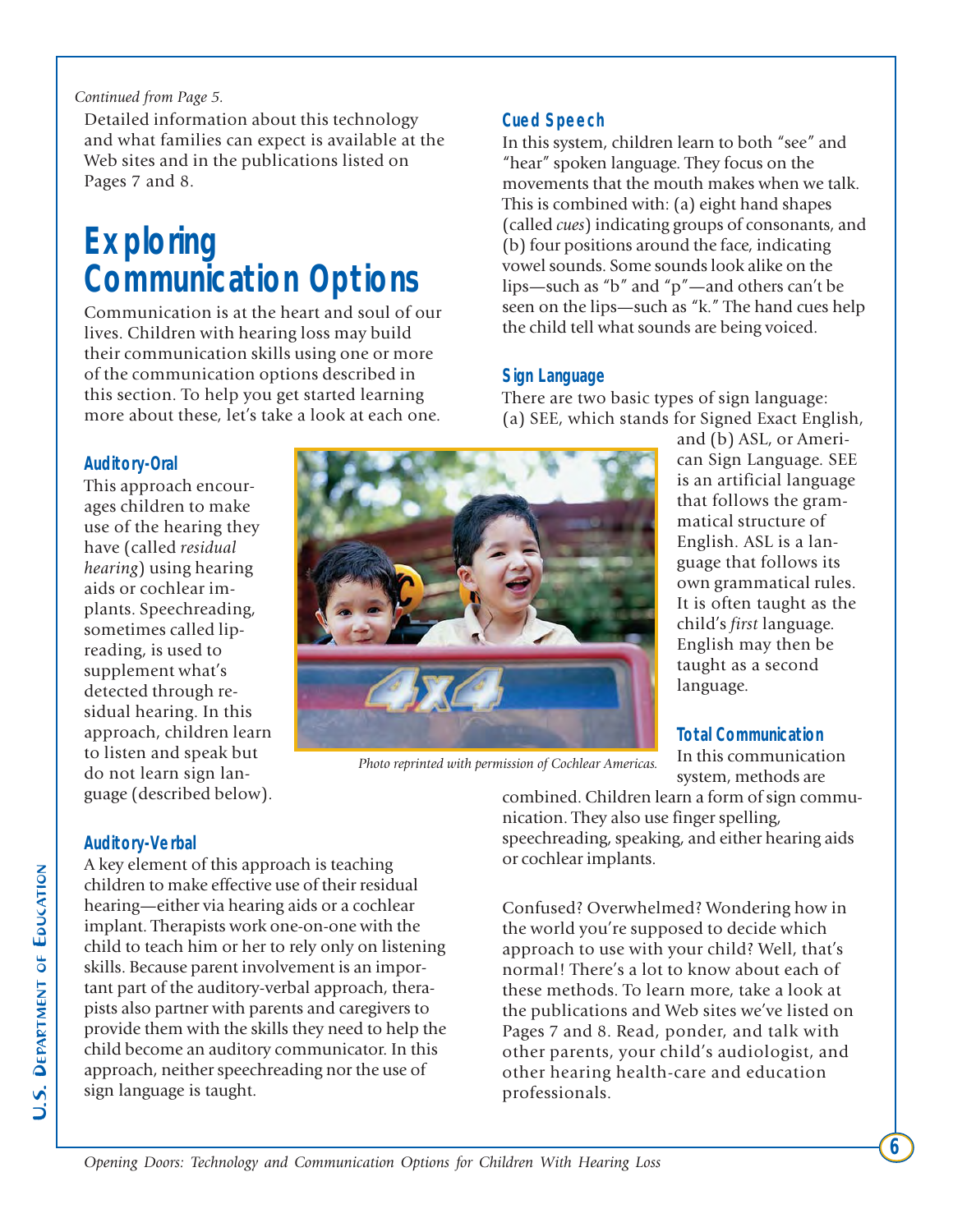

\* The U.S. Department of Education has neither reviewed nor approved the information listed on the Web sites noted in this document, which are not part of the Department's Web site. No official endorsement by the U.S. Department of Education of any product, commodity, service, or enterprise mentioned on these resource pages or in this publication is intended or should be inferred.

**7**